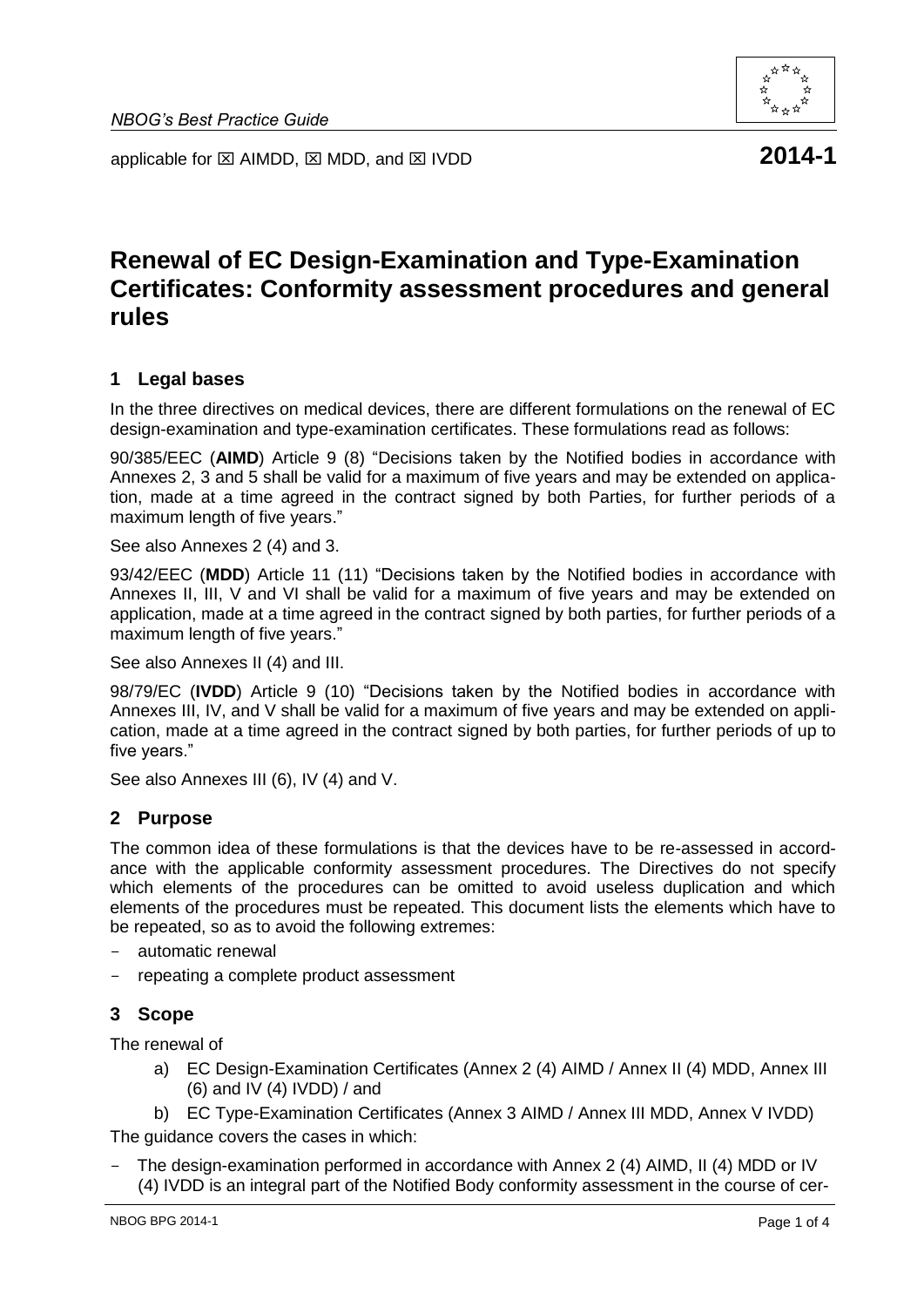tifications according to the full quality assurance system module, where the same Notified Body shall assess compliance with all requirements of the relevant Annex;

- Design-examinations take place without an approval of the quality system at all (Annex III (6) of the IVDD)
- Type-examinations are undertaken (e.g. according to Annex III of the MDD) by a Notified Body that may or may not be the Notified Body involved for the production phase (e.g. according to Annex V or VI of the MDD).

## **4 General**

According to the Directives EC Design-Examination and Type-Examination Certificates shall be valid for a maximum of five years and may be extended on application, made at a time agreed in the contract between manufacturer and Notified Body for further periods of up to five years maximum.

The renewal of EC Design-Examination and Type-Examination Certificates shall be based on the updated documentation and is to be done according to the current state of the art. E.g. Notified bodies shall take into account relevant MEDDEV Guidelines for all aspects of the assessment, since these documents reflect the common opinion of the regulators on the subject.

Notified bodies shall have a documented procedure that specifies the activities for the renewal of certificates with due consideration to the change in the state of the art.

## **5 Renewal procedure**

#### **5.1 Activities by the manufacturer**

In due time prior to the expiry date of the existing certificate the manufacturer shall make a formal application for the renewal of the certificate to their chosen Notified Body (see e.g. MDD Art. 11 (11)).

The application should be accompanied by a report containing data about changes of the product related to the conformity assessment criteria after the previous certification.

The application shall be signed by the manufacturer. Except in the case of Article 11 (8) of the MDD, the application can also be signed by the authorised representative on behalf of the manufacturer if the manufacturer has mandated the authorised representative.

The manufacturer's application to the Notified Body shall contain:

- (a) the manufacturer's full name and address and, if applicable, the name and the address of the Authorised Representative;
- (b) copies of the existing certificate(s);
- (c) all relevant identification of all the device(s) and accessories(s) for which a certificate renewal is required (with clarification if the list is different to the earlier certification);
- (d) updated list of harmonised standards applied;
- (e) the manufacturing site(s) location(s) and a statement on any relevant EC Quality System Certificate(s);
- (f) the identity of any other Notified Body(ies) involved in the conformity assessment for the device(s) involved, together with copies of any supplementary certificate(s) according to other (non medical device) Directives;
- (g) a report of all the changes to the approved design or type made since the previous submission to the Notified Body;
- (h) reference document of the key data submitted for the renewal process, including any cross references to any previously submitted data held by the Notified Body;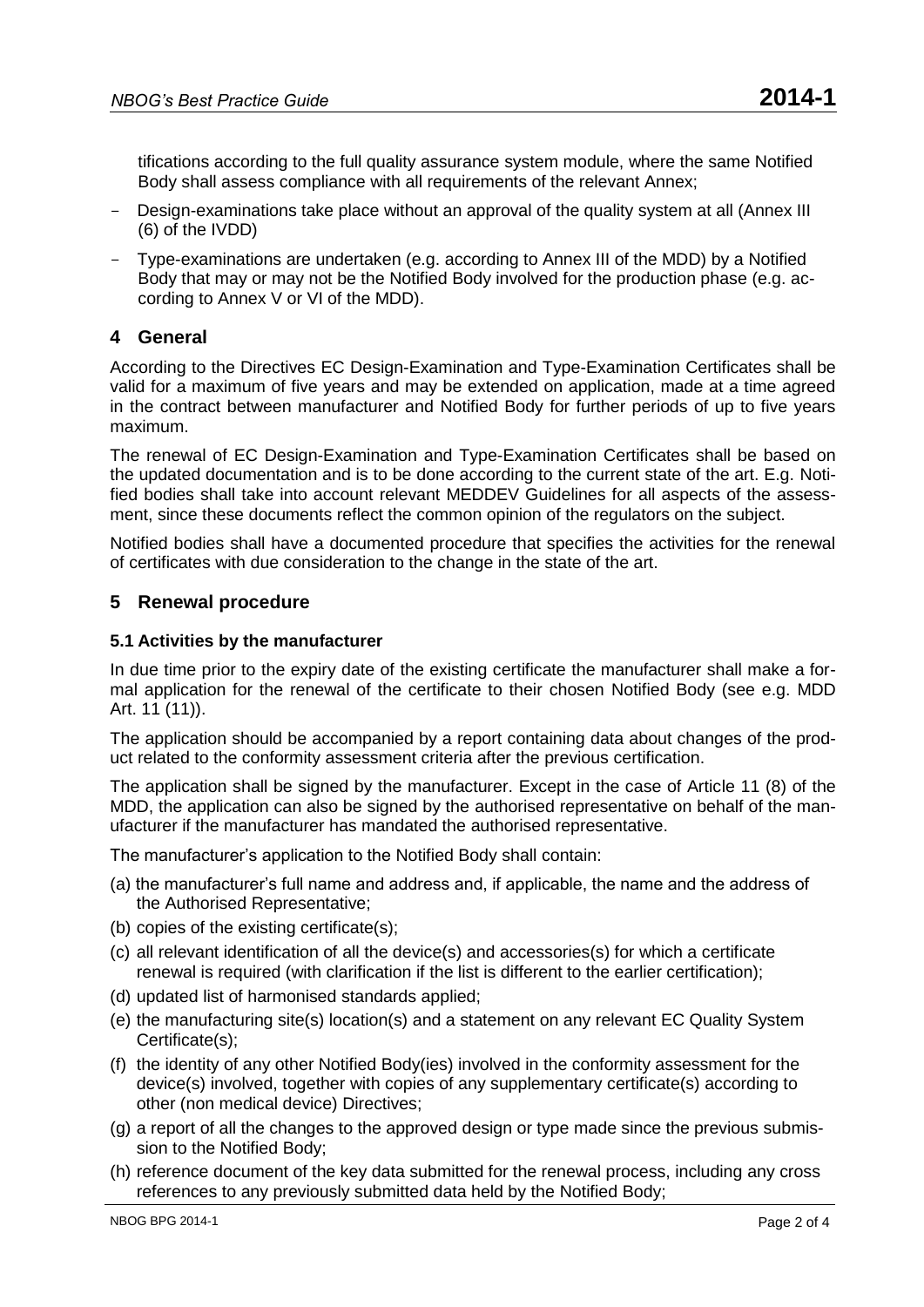- (i) a report demonstrating the compliance with the requirements of the Directives for the devices involved, taking into consideration the current state of the art including:
	- experience gained from the devices in the post-production phase including comparable products in the market (manufacturer's post-market surveillance)
	- change of suppliers, subcontractors
	- modifications of production or test methods
	- new experience regarding materials, components etc. used, including biocompatibility
	- results of the risk-management process (updated risk analysis)
	- risk assessment in relation to new medical treatments and medical technology (risk benefit ratio for the patient)
	- experience from changes of the updating of the essential requirements
	- results of new clinical investigations and/or the post marketing clinical follow up including results of comparable products in the market (updated clinical evaluation)
	- modifications according to regulatory changes
- (j) if the device contains a medicinal product, or it is a device utilising materials of animal origin or a device assisted by human blood derivatives the manufacturer shall provide an updated statement on the rationale and justification for the use of the medicinal product, the material of animal origin or the human blood derivatives for each of their product types.

## **5.2 Activities by the Notified Body**

The Notified Body shall assess the on-going compliance of the device(s) concerned, with the relevant Directive(s) in accordance with the conformity assessment procedure selected and taking into consideration the current state of the art for the specific medical devices.

The Notified Body shall thoroughly scrutinize the manufacturer's documentation especially for

- consideration if the adopted solutions still comply with the essential requirements in Annex I
- experience gained in post-production phase, e.g. justification for the acceptance of undesirable side effects weighed against the performance of other solutions
- results of testing
- latest relevant update of risk analysis
- latest relevant evaluation of clinical data
- latest regulatory developments
- etc.

If applicable, these procedures shall include the requirements for devices containing medicinal products, devices utilising materials of animal origin or devices assisted by human blood derivatives (i.e. Directive 2001/83/EC, Commission Regulation (EU) No 722/2012).

In this case the Notified Body shall for the renewal process review an updated statement on the rationale and justification for the use of the medicinal product, the material of animal origin or the human blood derivatives for each of their product types.

The NB shall evaluate the manufacturers extended risk analysis, including records relating to the control and/or audit on sources of raw materials, finished products, subcontractors and third party suppliers, etc.

In case of devices containing medicinal products, devices utilising materials of animal origin or devices assisted by human blood derivatives (covered by Directive 2001/83/EC or by Commission Regulation (EU) No 722/2012) the Notified Body has to consult the Competent Authority